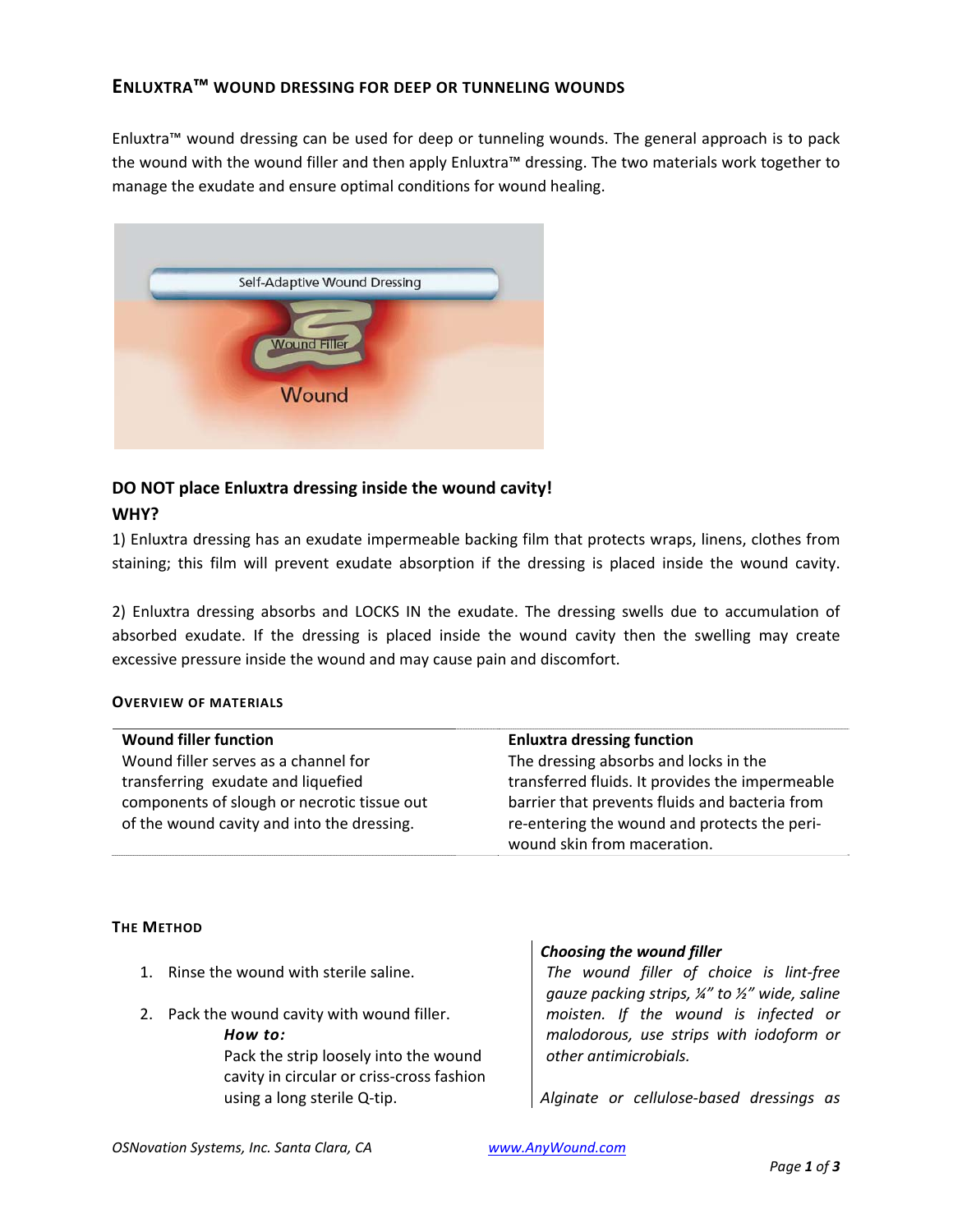- 3. Apply Enluxtra™ dressing.
- 4. Secure Enluxtra™ dressing with an adhesive tape or wrap.

*wound fillers are less suitable for wound packing. When coming in contact with the exudate these materials transform into a viscous gel creating two problems:* 

- *the tunneling wound is clogged by the gel, preventing the transfer of exudate components and microorganisms out of the wound cavity;*
- *complete removal of the disintegrated gel‐like material, containing slough residues and microorganisms, is problematic.*

# **Important Points to Remember**

**Create generous overlap**

Always allow for a generous (3/4" or more) overlap over the peri‐wound skin to enable the dressing to do its job.

## *Why the overlap?*

*Large dressing area provides a bigger reservoir for the absorbed exudate:*

 *4x4" ENLUXTRA dressing may absorb about 150ml (5.07 oz) 6x6" ENLUXTRA dressing may absorb about 350ml (11.8 oz)*

- *Wide gap between the edges of the wound and edges of the dressing reduces the chances of bacteria entering the wound*
- *Larger dressing area around the wound protects more peri‐wound skin from maceration or drying out*

## **Do not cut, but you may trim**

It is better not to cut the dressing. However, you can trim it or cut slits in it, to accommodate the adjacent body parts.

## **Ensure dressing contact with the wound bed**

For any non‐packed wounds, you need to ensure the full contact of the dressing surface with the wound bed. It may help to place some folded gauze or foam between the dressing and the securing bandage. This helps the dressing to form a concave shape over the wound, and to better conform to wound bed topography.

## **Secure in place**

Use adhesive tape or wrap to secure the dressing over the wound site. Application of an additional adhesive film dressing may be helpful for better Enluxtra dressing securing to difficult to dress areas or in case of incontinence problems.

## **Protect from moisture**

Incontinent patients or those wanting to take a shower will need to have the wound site protected from moisture. Enluxtra dressing has breathable water-resistant backing, but its edges must be sealed with water‐resistant adhesive tape to prevent the liquids from